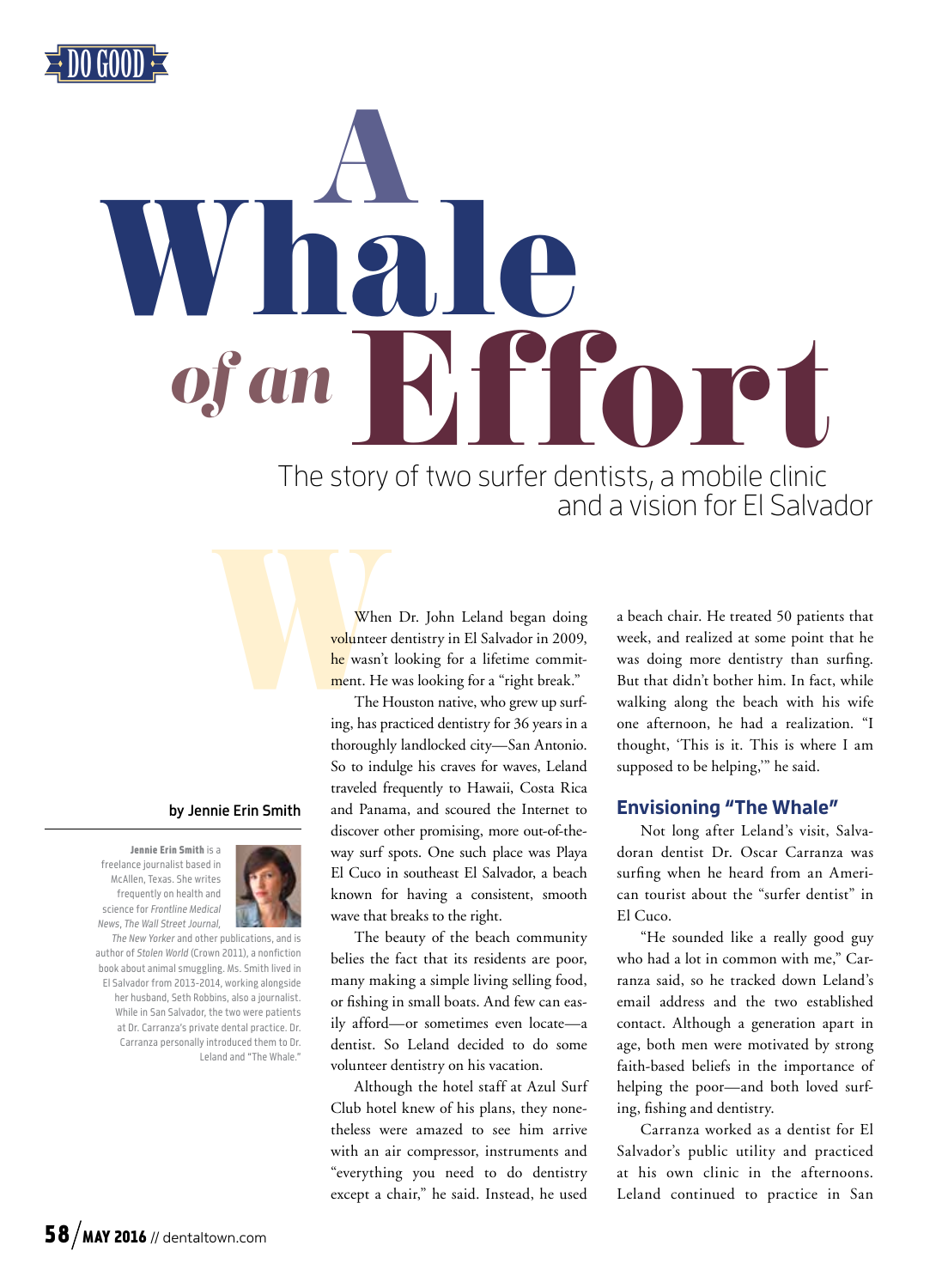## <u> 국 DO GOOD 논</u>

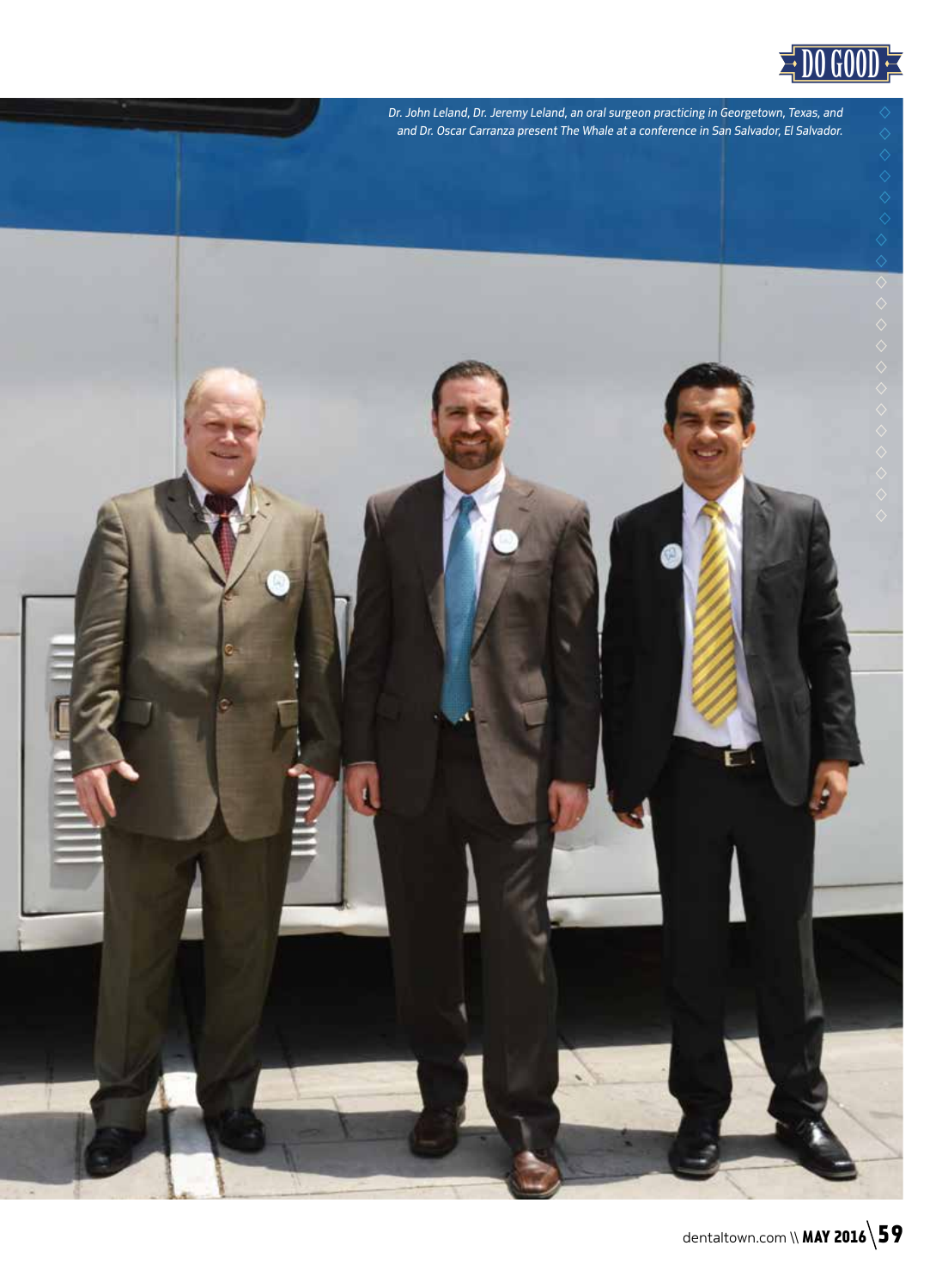

### "IF ASPEN DENTISTS **DIDN'T HAVE 100% CLINICAL CONTROL, WE'D RUN FOR THE HILLS TOO."**

-Aspen Dental owners

There are a lot of myths out there about Aspen practices. But the fact is, Aspen. is just like other private practices, only you have all the clinical control and none of the administrative headaches. We also offer major perks like ongoing development. Just compare:

#### PROFESSIONAL DEVELOPMENT

| <b><i>TRADITIONAL</i></b>                                                            | AspenDental                                                                                                                           |
|--------------------------------------------------------------------------------------|---------------------------------------------------------------------------------------------------------------------------------------|
| NO OFFICIAL PROGRAM<br>and the structure of the particle of the company of a support | <b>ORIENTATIONS</b><br><b>DEVELOPMENT PROGRAMS</b><br><b>11 MENTORING</b><br><b>OWNERSHIP EDUCATION</b><br><b>LEADERSHIP RETREATS</b> |

Give us 10 minutes, and we'll give you a great career. Call 866.529.2361 or visit AspenDentalJobs.com/WeAgree.



Aspen Dental-branded dental practices are independently owned and operated by licensed dentists. For more information, visit AspenDental.com/about.

FREE FACTS, circle 36 on card

Antonio, but El Salvador—and the needs of its people—never left his mind.

By the time the two met face to face in 2012, they'd been sharing ideas for nearly two years, and they'd hatched an ambitious plan that would take them another two years—and many frustrations and setbacks—to finally put into action.

They called their plan "The Whale" (*La Ballena* in Spanish).

#### **The wheel deal**

Built in 1993 by the U.S. Navy, The Whale was a fully equipped mobile dental clinic that was scheduled to be decommissioned. After a friend advised Leland of an online government auction, he warned his wife about the potential of a big charge to their bank account.

 "I called my wife and said, 'Hey, I'm spending a little money today,'" he said. A few clicks and \$10,000 later, the mobile clinic was his.

It was in good condition overall, with two top-quality chairs and great dental equipment, but had a dated interior.

"The laminate on the cabinets was that '90s mauve color," Leland recalled. He had it driven from Arkansas to his home in Texas, where he began to restore it, replacing the cabinets, floors, walls and ceiling.

"I'm a firm believer in treating all people with respect. I've never had to turn anyone away … but sometimes they've had to wait a long time." — Dr. John Leland

In 2013, when it was finally ready for action, Leland drove The Whale to Houston and put it on a ship bound for Guatemala. From there, it was driven across the border to El Salvador, where … it sat in customs for six months.

"It was a military vehicle with no [vehicle identification number]," Leland said. "The customs officials had no idea what to do." Eventually they grew tired of dealing with it and released it. Carranza then parked it in a church lot in San Salvador.

#### **A home base**

Before the dentists could realize their dream of a mobile clinic to treat some of the poorest and most isolated people in El Salvador, more steps needed to be taken.

They had to set up a charitable foundation in the U.S. and a parallel nonprofit in El Salvador, and acquire all necessary permits. Leland also had to find a way to recruit volunteers and get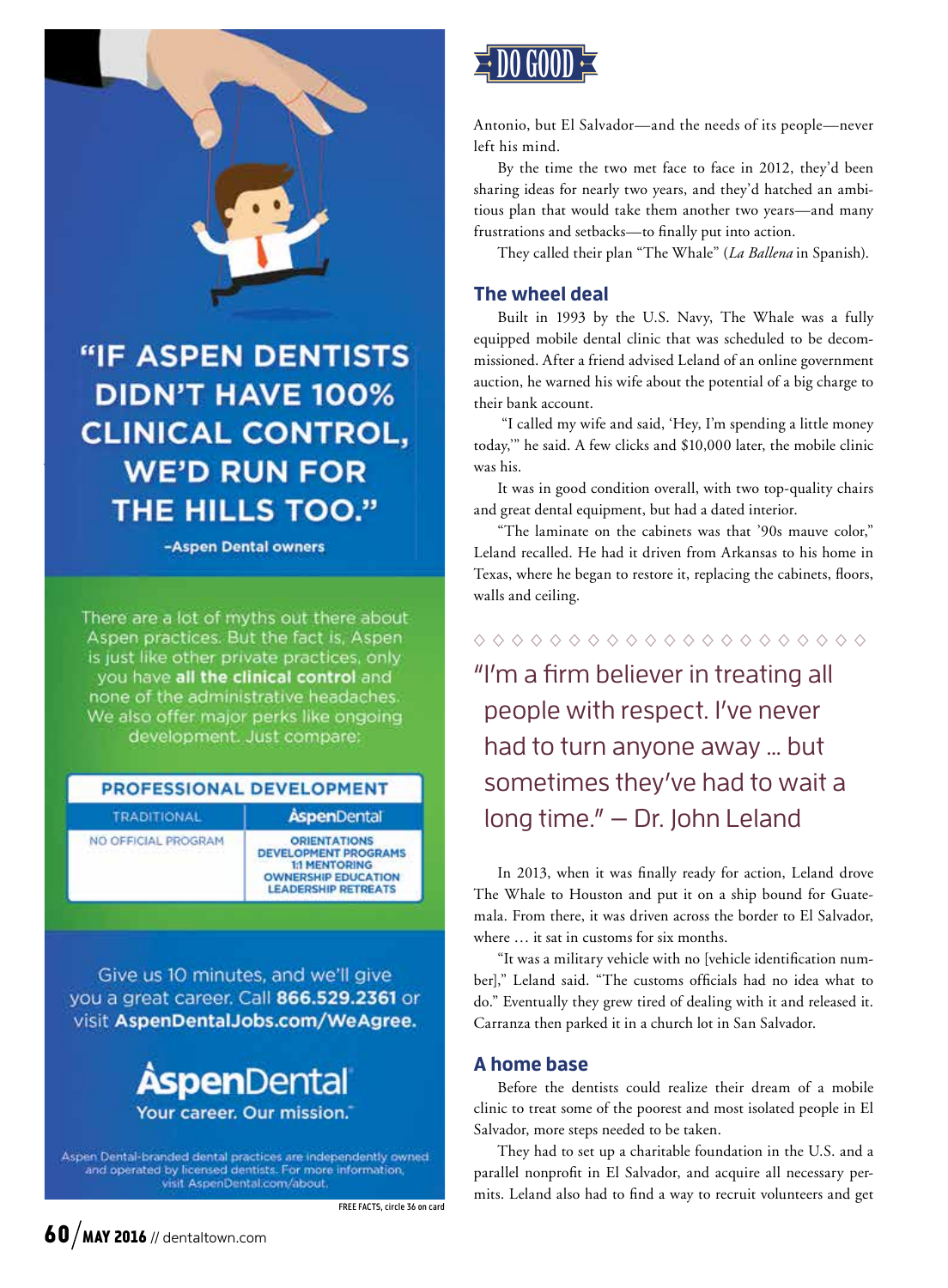



*Top: An ox cart in El Cuco, El Salvador. Center: The Whale contains the comforts of home. Bottom: Few residents of El Salvador can afford quality dental care, so Dr. John Leland made it his mission to treat as many patients as he could. By setting up parallel charitable foundations in the United States and El Salvador, Leland and Salvadoran dentist Oscar Carranza (with patient, below) were able to acquire all necessary permits to operate a mobile dental clinic they call The Whale.*





# **Dispense with** Confidence!

CONSIDERATION



- > Soothes and Moisturizes Dry Mouth Tissues
- > Helps Prevent Caries and Gingivitis

#### **Clinical Results'**

90% of dentists indicated their patients experienced a reduction in generalized tooth sensitivity using Enamelon Treatment gel.

95% of dentists indicated they would incorporate Enamelon into their practices and offer it to their patients.

Start your patients on Enamelon today.



Premier<sup>®</sup> Dental Products Company 888-670-6100 · www.premusa.com

1. Comini DDS, MAGD, John C., The Catapult Group presents its review on this unique, protective, remineralizing and moisture enhancing preventive<br>treatment gel, Dental Product Report, 2015, October, Issue 10 Vol. 9:68-69/<br>Enamelon® United States Patent Numbers: US 5,993,784, US 5,711,936, US 5,651,959 and other patents pending. Made in U.S.A. / Ultrait<br>registered trademark of WhiteHIII Oral Technologies, Inc.

FREE FACTS, circle 34 on card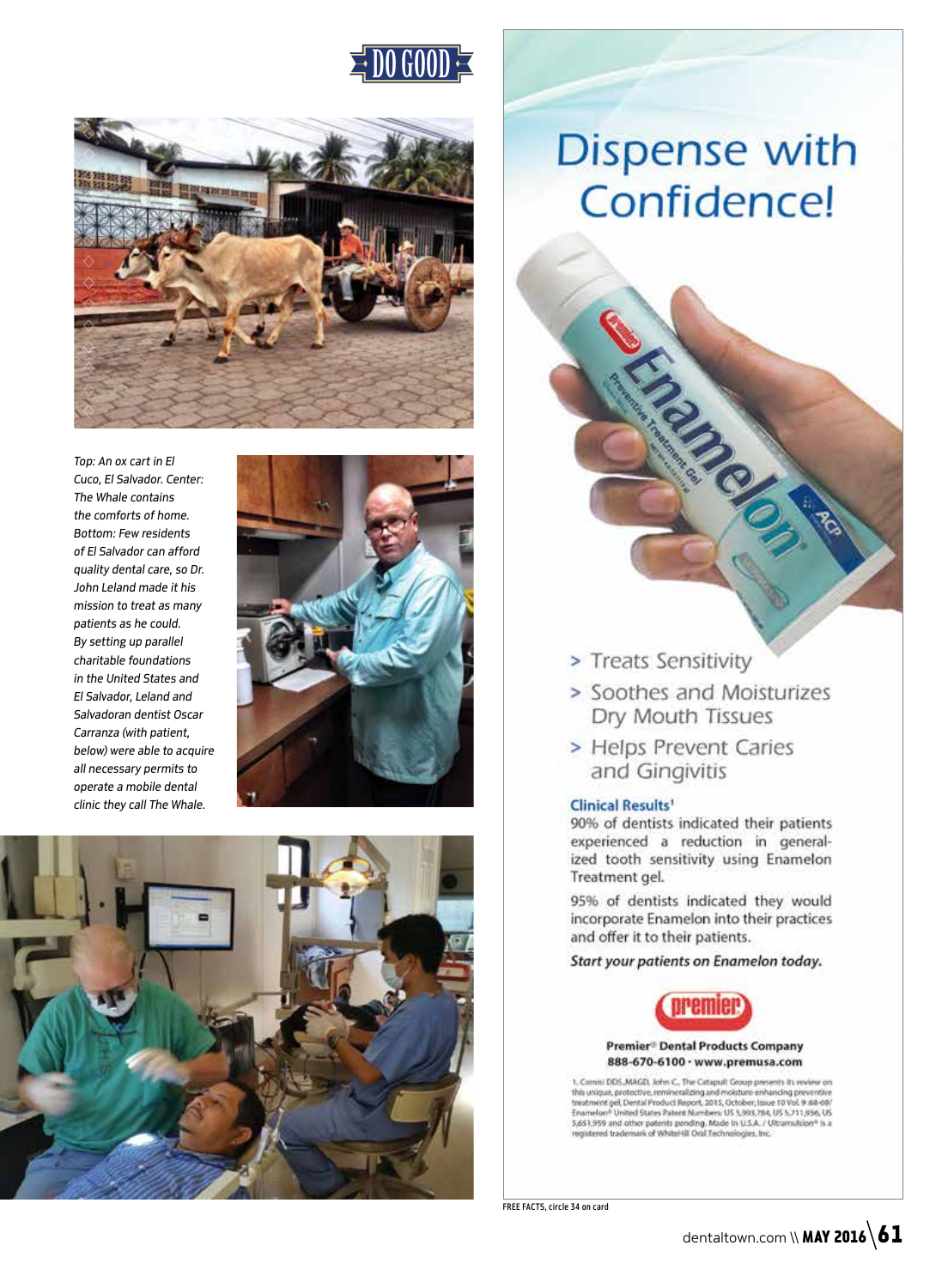



## **Spring Equipment Financing Special**

Freshen up your practice this spring with new dental equipment.

When you finance through Professional Solutions, there's:

- NO closing costs
- NO down payments
- . NO payment for 90 days
- · NO prepayment penalties

#### Offer ends June 15, 2016

For details, visit www.psfs.com/townie-spring Or, call 1-800-750-5007, ext. 5808





Professional Solutions Financial Services is a division of NCMIC Finance Corporation.

FREE FACTS, circle 30 on card

The Whale to a permanent home where it could be maintained when not on the road.

"I thought of the project as not impossible, but hard to sustain," Carranza said. "It was a real mess getting it set up—and I'm a dentist, not a master of administration who knows how to run a foundation. But like Dr. Leland, I love helping people with few or no resources, and that's what motivates me."

Leland had been eyeing a piece of beachfront property on Las Flores, a secluded beach next to El Cuco, as a potential base of operations for dental outreach work. Fortunately, its owners wanted to part with it for cash in order to improve a nearby hotel, and ground was broken on what eventually would be the headquarters of Leland Dental Charities and Fundasonrisas.

#### **A wave of volunteers**

During all of his trips back and forth, Leland had never felt unsafe in El Salvador, which is partly why he felt safe asking his fellow dentists to join the effort. In 2014 the first volunteers arrived: four surfer dentists from Hawaii, South Carolina and Oregon who had been friends since dental school. The volunteers surfed in the morning, then treated patients the rest of the day alongside Leland and Carranza.

"We'd schedule [appointments] based on the tide, the waves and the patients' schedules," Leland said.

One stipulation is that volunteers must practice only the best dentistry while in El Salvador, never cutting corners. That means using top-grade materials and seeing no more than 16 patients a